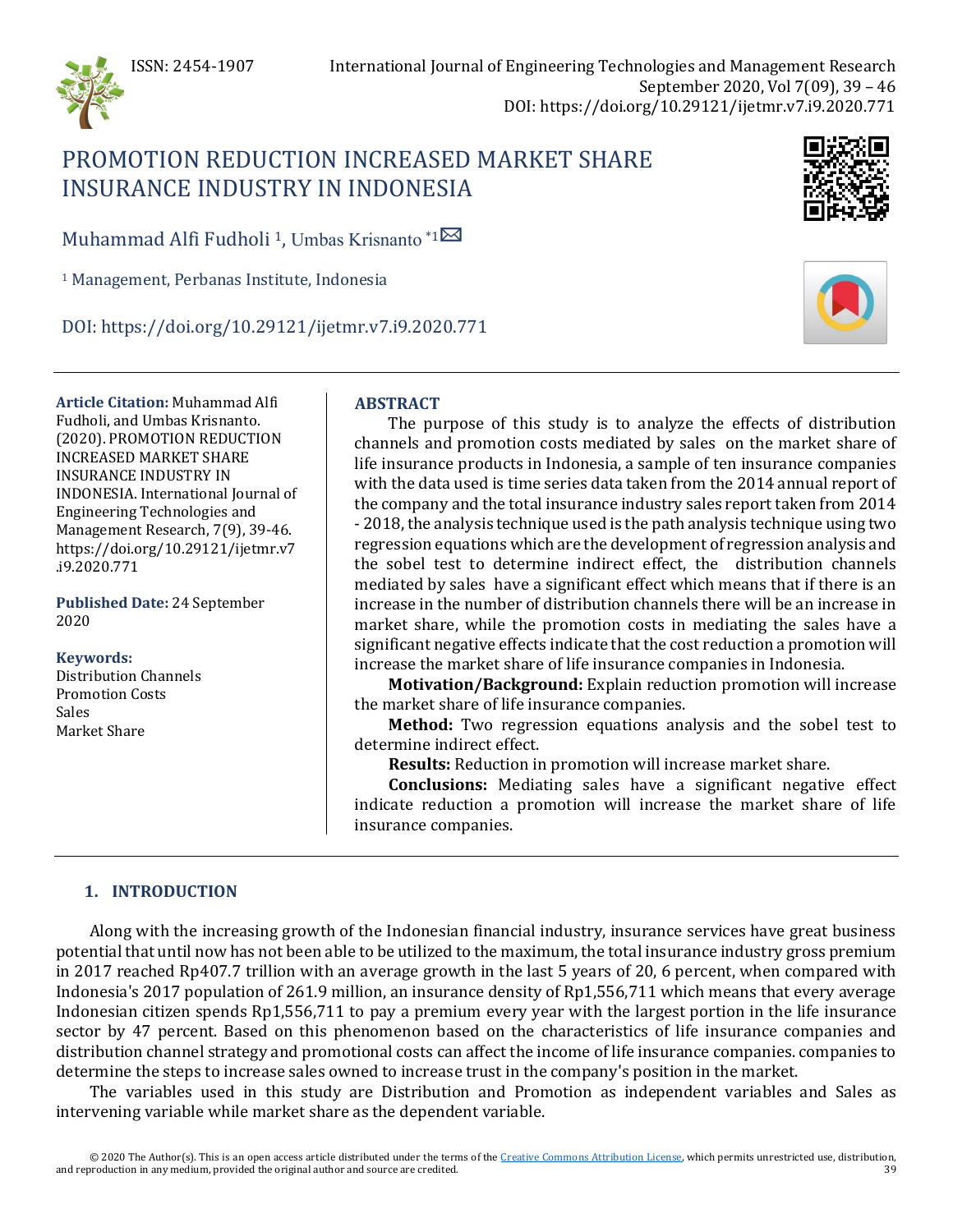Promotion Reduction Increased Market Share Insurance Industry in Indonesia

The sample used in this study is a life insurance company with the highest market share at the end of the research period, which always publishes complete, audited and widely published financial reports during the 2014- 2018 period.

Theoretical background hypotheses development

According to Armstrong and Kotler (2016) Distribution channels are groups of independent organizations that are involved in the process of achieving a product or service in the hands of consumers or users.

Promotion is a series of activities to communicate giving knowledge and convincing people about a product so that he recognizes the greatness of the product, buying and using the product also ties his thoughts and feelings in a form of loyalty to the product.

According to Swastha in Sunyoto (2012), Selling is the science and art of personal influencing by sellers to invite others to be willing to buy the goods or services offered.

According to Berkowitz et al. (2018), Market share is the size of the market share controlled by a company that is measured as a percentage, the way to measure market share is as follows:

Market Share = (Total Company Sales) / (Total Sales in Industry / Market) x 100% Hypotheses

H1: Effect Distribution Channels on the Sales of Life Insurance Companies in Indonesia from 2014-2018. Based on Maryatun & Aryanti (2017) and Andelkovic, Barac and Radosavljevic (2017).

H2: Effect Promotional Costs on the Proceeds of Sales of Life Insurance Companies in Indonesia from 2014-2018. Based on Syaharudin (2015) and Suryawan (2017)

H<sub>3</sub>: Effect Distribution Channels on Market Share with Sales as an intervening variable in Insurance Companies in Indonesia from 2014-2018. Based on Romadhona (2018) and Wilbur & Farris (2013)

H<sub>4</sub>: Effect Promotion Costs on Market Share with Sales as an intervening variable in Life Insurance Companies in Indonesia from 2014-2018. Based on Mathur and Sinitsyn (2013) and Vakratsas (2008).

H<sub>5</sub>: Effect Sales on Market Share in Life Insurance Companies in Indonesia from 2014-2018. Based on Moutinho (1988) and Min and Wolfinbarger (2004).

#### **2. MATERIALS AND METHODS**

Sample Selection Criteria, the number Insurance companies in the Indonesian Life Insurance Expert Association and the Financial Services Authority in the 2014-2018 were 61 companies and Insurance companies published complete financial statement data in the 2014-2018 research period were 51 companies, and Insurance companies that have the highest market share in 2018 as the final year of research were 10 companies.

The models used in this study are: First Equation:  $M = a + b1X1 + b2X2 + e_1$ , Second Equation Y = a + b1X1 +  $b2X2 + b_3M + e_2$ 

This research data was processed using SPSS 26. Using the classic assumption test, analysis of the coefficient of determination, and hypothesis testing.

| One-Sample Kolmogorov-Smirnov Test     |                 |                   |
|----------------------------------------|-----------------|-------------------|
|                                        |                 | Unstandardized    |
|                                        |                 | Residual          |
| N                                      |                 | 50                |
| Normal Parameters <sup>a,b</sup>       | Mean            | .0000000          |
|                                        | Std. Deviation  | 105.59978158      |
| <b>Most Extreme Differences</b>        | Absolute        | .154              |
|                                        | Positive        | .154              |
|                                        | <b>Negative</b> | $-115$            |
| <b>Test Statistic</b>                  |                 | .154              |
| Asymp. Sig. (2-tailed)                 |                 | .005 <sup>c</sup> |
| a. Test distribution is Normal.        |                 |                   |
| h. Calculated from data                |                 |                   |
| c. Lilliefors Significance Correction. |                 |                   |
|                                        |                 |                   |



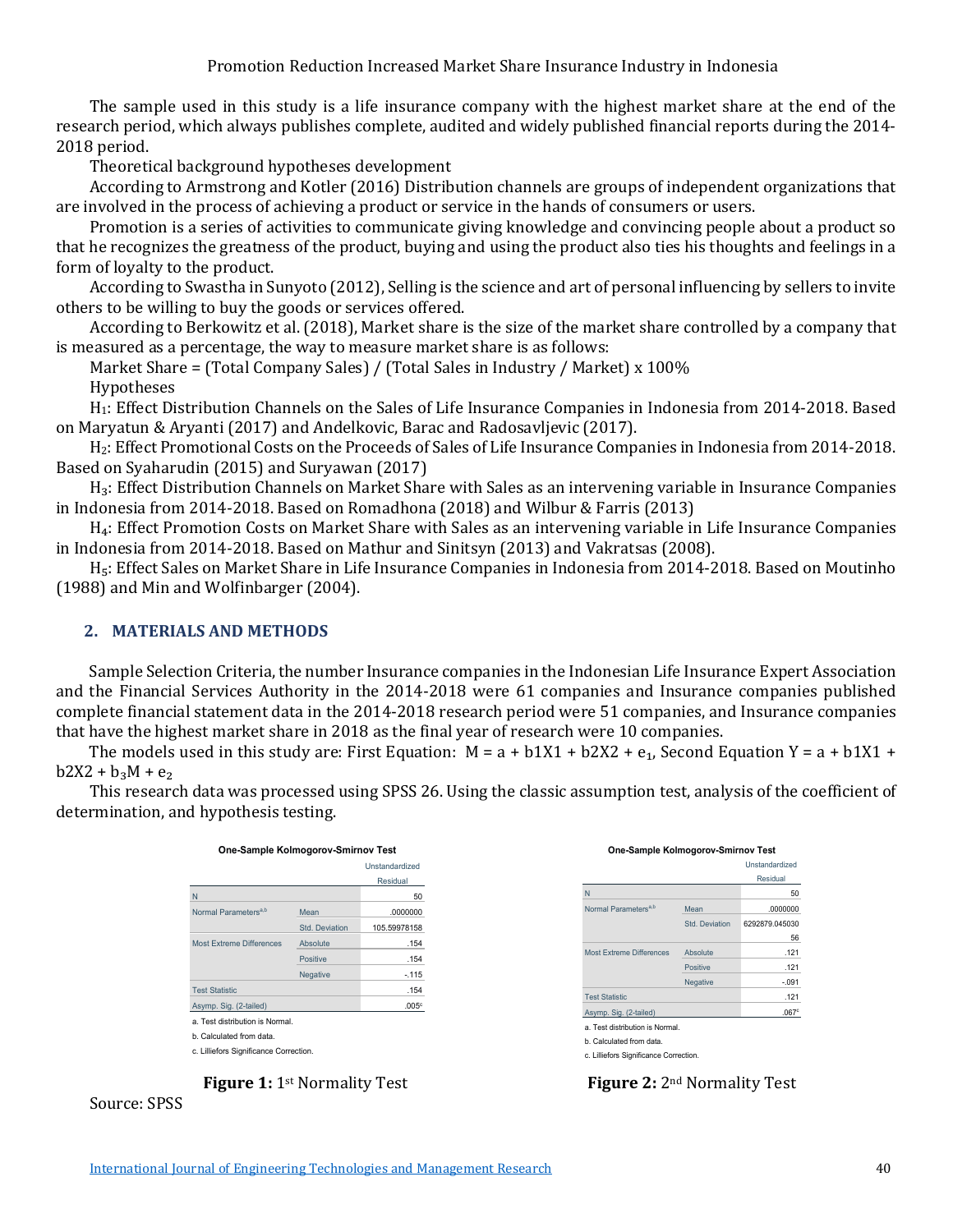#### Muhammad Alfi Fudholi, and Umbas Krisnanto

First normality test states that the significant value addressed in the data processing for the first equation 0.005> 0.05, showed the data are normally distributed. Second Normality Test 0.067> 0.05 showed the data were normally distributed.

| <b>Table 1: 1st Autocorrelation Test</b> |          | <b>Table 2: 2nd Autocorrelation Test</b> |          |
|------------------------------------------|----------|------------------------------------------|----------|
|                                          | Model    |                                          | Model    |
|                                          | Summaryb |                                          | Summaryb |
| Model                                    | Durbin-  | Model                                    | Durbin-  |
|                                          | Watson   |                                          | Watson   |
|                                          |          |                                          |          |
|                                          |          |                                          |          |
|                                          |          |                                          |          |
|                                          | 0.613    |                                          | 1.076    |
| a. Predictors: (Constant),               |          | a. Predictors: (Constant), PROMOTION,    |          |
| PROMOTION, DISTRIBUTION                  |          | <b>DISTRIBUTION</b>                      |          |
| b. Dependent Variable: SALES             |          | b. Dependent Variable: SALES             |          |

Source: SPSS

In Table 1 Durbin Watson test 0.613 while the Durbin Watson table with dL 1.44625 and dU value 1.6283 indicate that there is a positive autocorrelation. In Table 2 Durbin Watson test 1,076 while the Durbin Watson table with dL 1.44625 and dU value 1.6283 indicate that there is a positive autocorrelation.

| Table 3: 1 <sup>st</sup> Heteroscedasticity Test |                     |      | Table 4: 2 <sup>nd</sup> Heteroscedasicity Test |                     |      |
|--------------------------------------------------|---------------------|------|-------------------------------------------------|---------------------|------|
| Model                                            |                     | Sig. | Model                                           |                     | Sig. |
|                                                  |                     |      |                                                 |                     |      |
|                                                  |                     |      |                                                 |                     |      |
|                                                  |                     |      |                                                 |                     |      |
|                                                  | (Constant)          | 0.78 |                                                 | (Constant)          | 0.9  |
|                                                  | <b>DISTRIBUTION</b> | 0.03 |                                                 | <b>DISTRIBUTION</b> | 0.89 |
|                                                  | <b>PROMOTION</b>    |      |                                                 | <b>PROMOTION</b>    | 0.88 |
|                                                  |                     |      |                                                 | <b>SALES</b>        |      |

Source: SPSS

Table 3 the significant value is greater than 5% or 0.05 in the amount of 0.025 and 0.004 and it can be concluded that the data is homogeneous and there is no heteroscedasticity problem. Table 4 the significant value is greater than 5% or 0.05 in the amount of 0.888 and 0.881 and 0.000 and it can be concluded that the data is homogeneous and there is no heteroscedasticity problem.

## **3. RESULTS AND DISCUSSIONS**

| <b>Table 5: 1st Regression coefficient</b> |          |            |        |                                                                  |                                                          |  |  |
|--------------------------------------------|----------|------------|--------|------------------------------------------------------------------|----------------------------------------------------------|--|--|
|                                            |          |            |        |                                                                  |                                                          |  |  |
| Unstandardized Coefficients Coefficients   |          |            |        |                                                                  |                                                          |  |  |
| Model                                      |          | Std. Error | Beta   |                                                                  | Sig.                                                     |  |  |
| (Constant)                                 |          |            |        |                                                                  |                                                          |  |  |
|                                            |          |            | .394   |                                                                  |                                                          |  |  |
| <b>PROMOTION</b>                           | $-1.480$ | 1.922      | $-104$ |                                                                  |                                                          |  |  |
|                                            |          |            |        | -4206108.697 4821162.272<br>DISTRIBUTION 3286632.372 1122221.685 | Standardized<br>$-.872.387$<br>2.929.005<br>$-.770$ .445 |  |  |

a. Dependent Variable: SALES

 $M = -4206108.697 + 3286632.372X_1 + 1.922X2 + e_1$  means,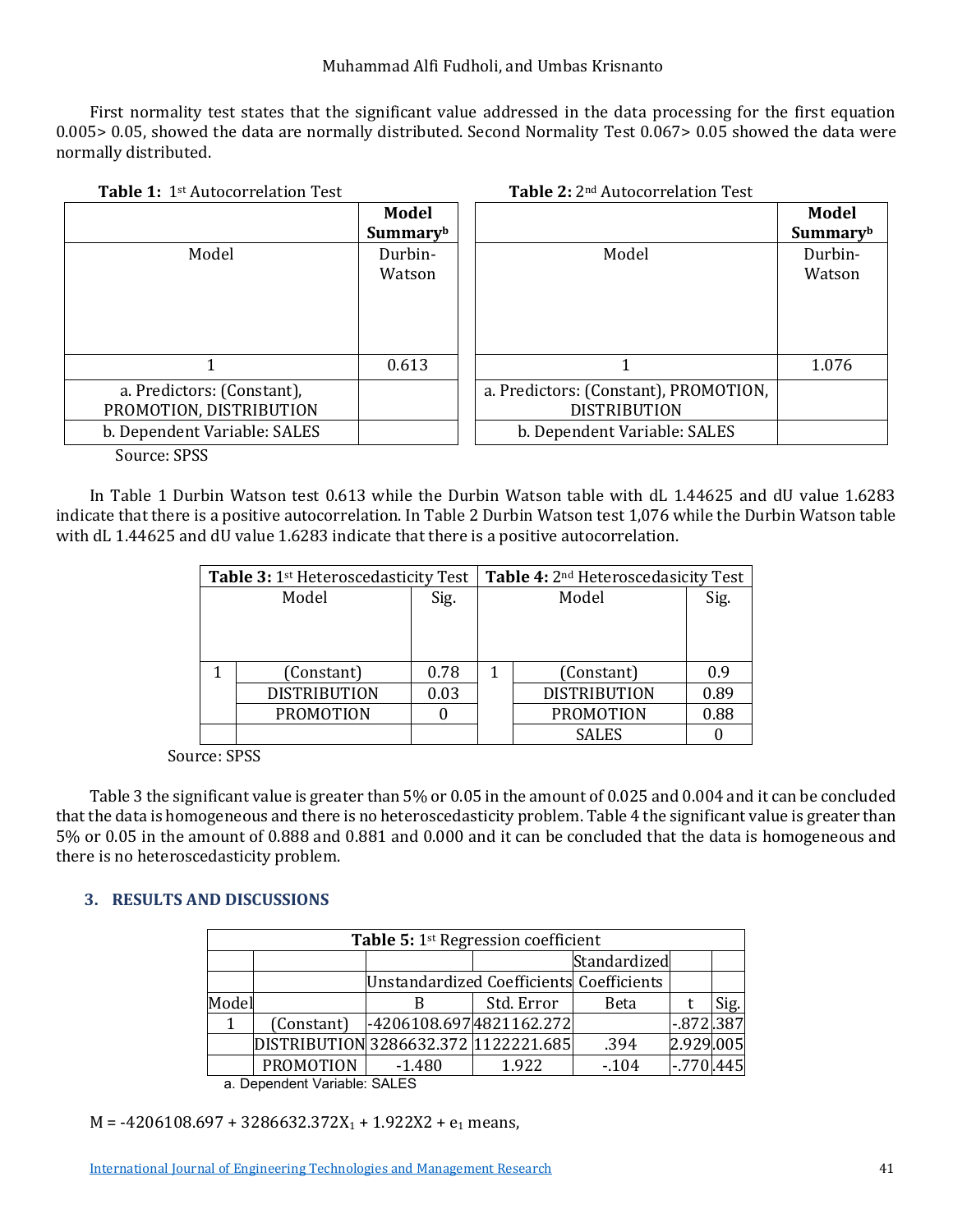Promotion Reduction Increased Market Share Insurance Industry in Indonesia

- 1) The constants in the equation 4206108,697 with a negative direction, means if the independent variable equals zero, then the amount of sales will be reduced by 4206108,697.
- 2) The regression coefficient of the distribution channel variable 3286632,372 with a positive direction, for every 1 unit increase in the number of distribution channels the sales will increase by 3286632,372 with other independent variables constant.
- 3) The regression coefficient of promotion cost variable is obtained by 1,480 with negative direction, this means that every 1 unit increase in the number of promotional costs, the sales will decrease by 1,480 with other independent variables constant.

Based on the first equation regression test the effect of the independent variable on the mediating variable shows that the significance value for the distribution variable is 0.005 <0.05 and the promotion cost variable is  $0.445 > 0.05$ .

| Table 6: 2 <sup>nd</sup> Regression coefficient |                                          |             |            |              |             |      |  |
|-------------------------------------------------|------------------------------------------|-------------|------------|--------------|-------------|------|--|
|                                                 |                                          |             |            | Standardized |             |      |  |
|                                                 | Unstandardized Coefficients Coefficients |             |            |              |             |      |  |
| Model                                           |                                          | B           | Std. Error | <b>Beta</b>  |             | Sig. |  |
|                                                 |                                          |             |            |              |             |      |  |
| 1                                               | (Constant)                               | $-1.612$    | 82.437     |              | $-020$ .984 |      |  |
|                                                 | <b>DISTRIBUTION</b>                      | .991        | 20.700     | .002         | .048        | .962 |  |
|                                                 | <b>PROMOTION</b>                         | $-0.000004$ | .000       | $-0.03$      | $-107$      | .915 |  |
|                                                 | <b>SALES</b>                             | 0.000069    | .000       | .975         | 27.979.000  |      |  |

a. Dependent Variable: MS

 $Y = -1,612 + 0991 X_1 - 0.000004 X_2 + 0.000069 M + e_2$  means,

- The constant in the second equation is equal to -1.612 if the independent and mediating variables are equal to zero then the market share variable is 1,612
- The regression coefficient of the distribution channel variable is 0.991 with the positive direction indicates that for every 1 unit increase in the number of distribution channels, the market share will increase by 1,612 with other independent variables.
- The regression coefficient of the promotion cost variable is obtained by -0.000004 with negative direction indicates that every increase in the unit cost of promotion, the market share will decrease by 0.000004 with other independent variables constant.
- The regression coefficient of the variable sales obtained by 0.000069 with a positive direction, indicates that every increase in unit sales, the market share will increase by 0.000069 with other independent variables constant.

| <b>Table</b> 7: 1 <sup>3</sup> Coemcient of Determination |  |     |                         |                             |  |  |
|-----------------------------------------------------------|--|-----|-------------------------|-----------------------------|--|--|
|                                                           |  |     |                         | Adjusted RStd. Error of the |  |  |
|                                                           |  |     | Model R R Square Square | Estimate                    |  |  |
|                                                           |  | 158 | .122                    | 6425375.239                 |  |  |
| a Predictors (Constant) PROMOTION                         |  |     |                         |                             |  |  |

**Table 7:** 1st Coefficient of Determination **Table 8:** 2nd Coefficient of Determination

a. Predictors: (Constant), PROMOTION,<br>DISTRIBUTION DISTRIBUTION b. Dependent Variable: SALES

|       |       |        |            | Std. Error of |         |
|-------|-------|--------|------------|---------------|---------|
|       |       |        | Adjusted R | the           |         |
|       |       | R      |            |               | Durbin- |
| Model | R     | Square | Square     | Estimate      | Watson  |
|       | .976ª | .953   | .950       | 108.989       | 1.076   |

a. Predictors: (Constant), SALES, PROMOTION, DISTRIBUTION b. Dependent Variable: MS

It can be seen that the value of  $R^2$  for the first equation is 0.158, which means that the ability of the independent variables which in this first equation is the distribution channel and promotion costs in explaining the dependent variable sales are only 15.8% and the remaining 84.2% is influenced by factors not examined in this study. The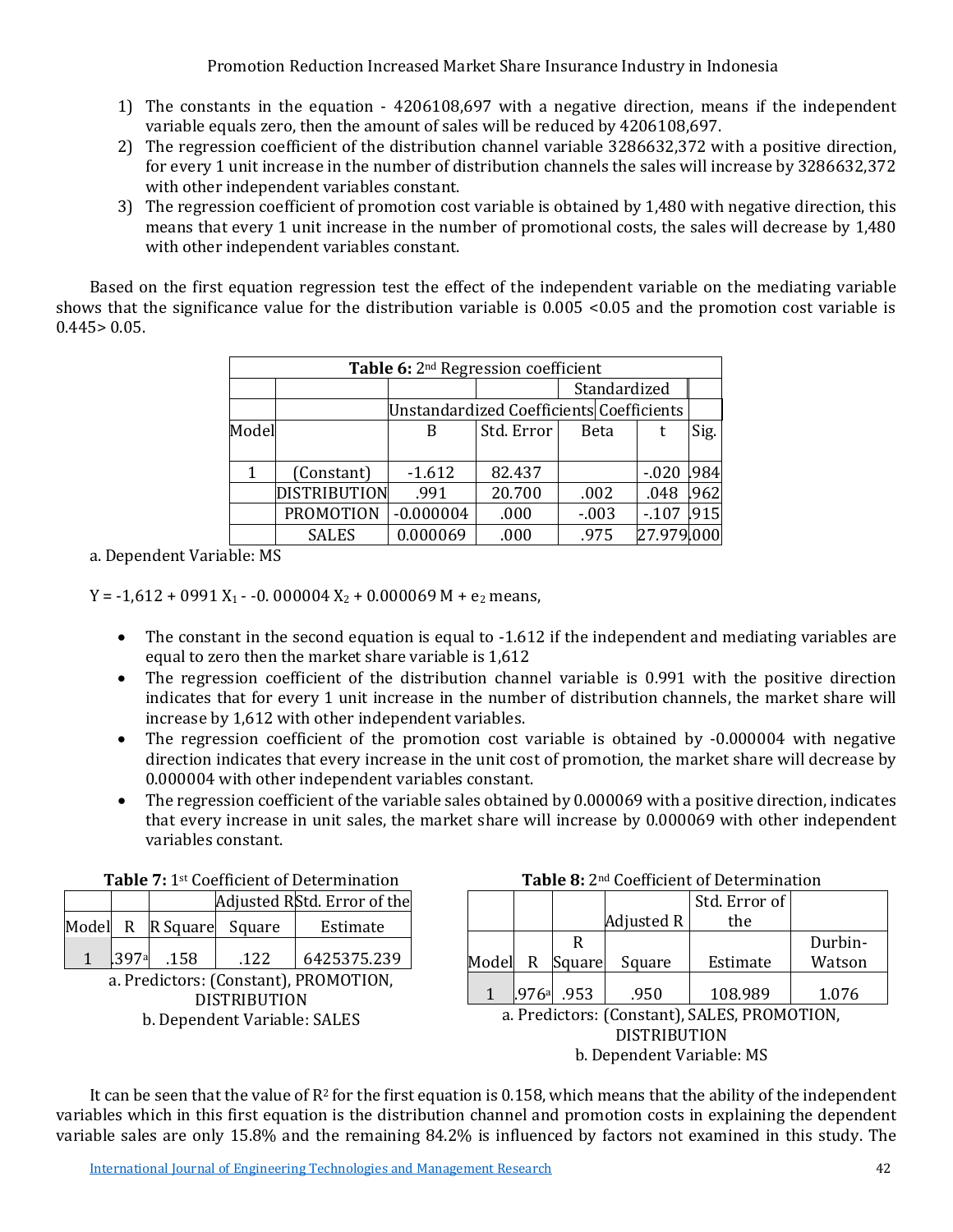second equation where the distribution channel, promotion and sales as independent variables and market share variables produce a significant difference where the value of  $R^2$  is 0.953 which means that independent can influence the dependent variable namely market share of 95.3% and the remaining 4.7% is influenced by factors not examined in this study.

| Table 9: 1st t test          |              |      |  |  |  |
|------------------------------|--------------|------|--|--|--|
| Model                        |              | Sig. |  |  |  |
| (Constant)                   | $-872.387$   |      |  |  |  |
| <b>DISTRIBUTIONI</b>         | 2.929.005    |      |  |  |  |
| <b>PROMOTION</b>             | $-.770$ .445 |      |  |  |  |
| a. Dependent Variable: SALES |              |      |  |  |  |

| Table 9: 1st t test |              |      | Table 10: 2 <sup>nd</sup> t test |                           |            |      |
|---------------------|--------------|------|----------------------------------|---------------------------|------------|------|
| Model               |              | Sig. |                                  | Model                     |            | Sig. |
| onstant)            | $-872.387$   |      |                                  | (Constant)                | $-.020$    | .984 |
| <b>RIBUTIONI</b>    | 2.929.005    |      |                                  | <b>DISTRIBUTION</b>       | .048       | .962 |
| <b>OMOTION</b>      | $-.770$ .445 |      |                                  | <b>PROMOTION</b>          | $-.107$    | .915 |
| nt Variable: SALES  |              |      |                                  | <b>SALES</b>              | 27.979.000 |      |
|                     |              |      |                                  | a. Dependent Variable: MS |            |      |
|                     |              |      |                                  |                           |            |      |

Source: SPSS

T test Distribution Channels on Sales  $(H_1)$ 

The result t count of distribution channel is 2,929 while the t table is 2,687 then the value of t count > t table while the significance value of the distribution channel variable is  $0.005$  meaning <0.05,  $H_1$  can be accepted and it can be concluded that the distribution channel has a significant effect on sales.

T test Promotional Costs to Sales  $(H<sub>2</sub>)$ 

The result t count of promotion costs is 0.770 while the t table is 2.687 then the value of t table < t table, while the significance value of the promotion cost variable is 0.445 meaning  $> 0.05$ , H<sub>2</sub> is rejected and it can be concluded that the promotional cost does not have a significant effect on sales.

T test Sales to Market Share  $(H_5)$ 

The t count of sales is 27,979 while the value of t table is 2.687 then the value of t count> t table while the significance value of the sales variable is 0,000 meaning <0.05,  $H_5$  can be accepted and it can be concluded that the sales has a significant effect on market share.

Sobel Test

$$
t = \frac{a \times b}{\sqrt{b^2 \times S_a^2 + a^2 \times S_b^2 + S_a^2 \times S_b^2}}
$$

 $t = \frac{3286632.372 \times 0.000069}{\sqrt{0,000069^2 \times 1122221.685^2 + 3286632.372^2 \times 0.000002^2 + 1122221.685^2 \times 0.000002^2}}$ 

 $t=\frac{226,777633668}{\sqrt{5995,91537046326+43,2078093947132+5,037526041}}$ 

 $t = \frac{226,777633668}{\sqrt{6044,160706}}$ 

 $t = \frac{226,777633668}{77,74420046}$ 

$$
t = 2,9169
$$

The Effect of Distribution Channels on Market Share with Sales as an intervening variable  $(H_3)$ .

Based on the calculation of t count from the coefficient ab previously it was known that the t table was 2.68701, and t count> t table with a number 2.9169> 2.687 which showed a positive result so it can be concluded that  $H_3$  was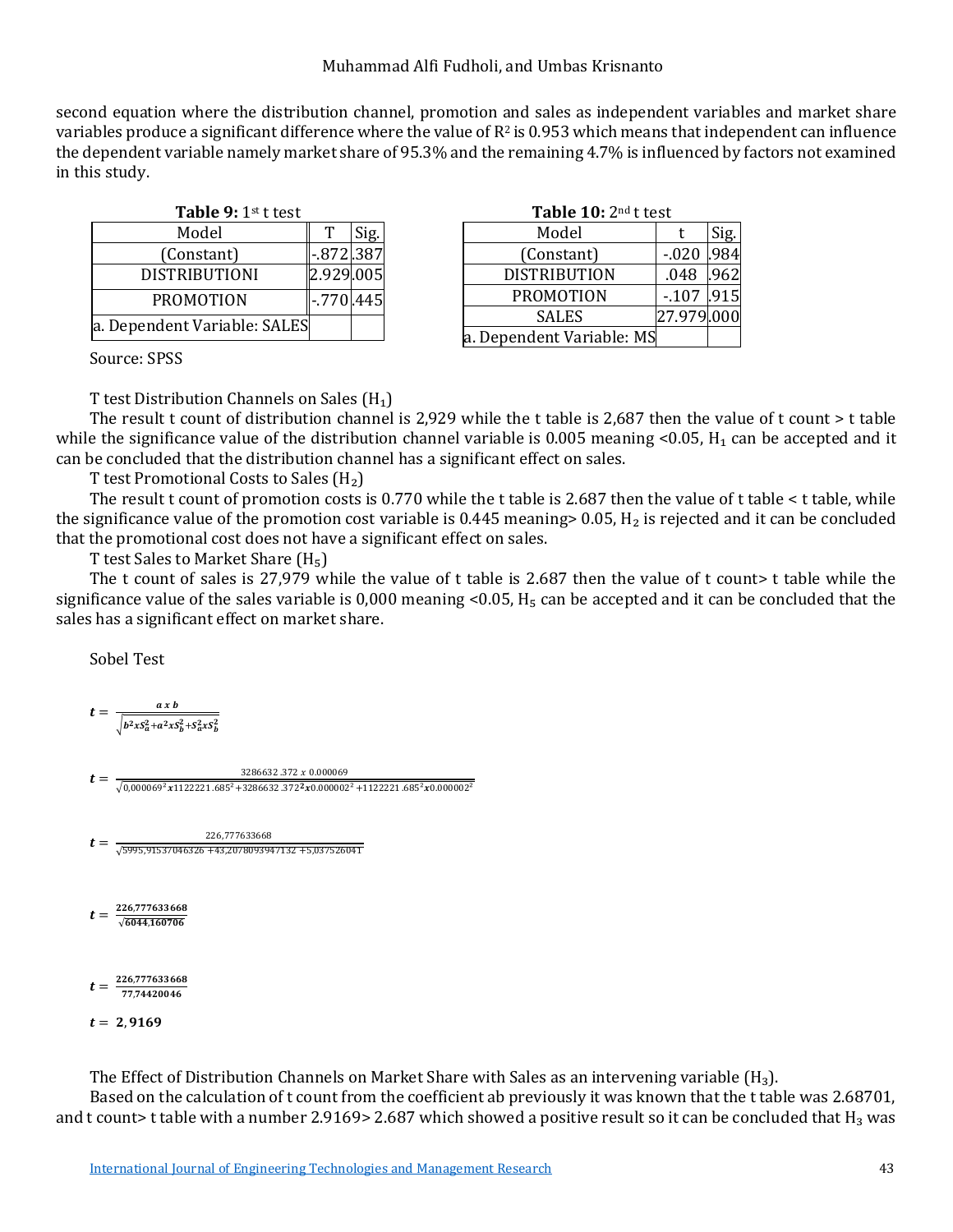received and the number of distribution channels had a significant influence on the market share with sales as an intervening variable.

The Effect of Promotion Costs on Market Share with Sales as an intervening variable  $(H_4)$ .

Based on the calculation of t count from the ab coefficient previously known that the t table of 2.68701, and these indicate t count> t table with a number of 0.00003> 2.68701 which shows a negative result so it can be concluded that  $H_4$  is rejected and the cost of promotion does not have a significant influence on the market share with sales as an intervening variable.

Effect Distribution Channels on Sales  $(H_1)$ 

The showed a significant influence between the distribution channel variables with sales , this is in accordance with the theory put forward by Royan (2009) that companies that can compete in marketing at this time are companies that can increase the number of marketing channels, because a single distributor has limitations among others, a smaller sales fleet, limited sales transactions and limited human resources, this is reinforced by previous research conducted by Mariatun (2017) that distribution channels have a significant effect on increasing sales but this is different from research conducted by Andelkovic , Barac and Radosavljevic (2017) who found no influence between distribution channels and sales in the retail goods industry in Serbia.

Effect Promotional Costs on Sales  $(H<sub>2</sub>)$ 

The research for promotional costs show a significant negative effect on sales, this is contrary to the theory of Wirtz (2018) Service companies allocate more budget to the marketing aspect because it can increase sales and profits as well as prior research conducted by Aswin Syaharudin (2015) Significant Effect of Promotional Costs Against Increased Sales and Indra Suryawan's research (2017) promotion variable has no significant effect on sales volume,

Effect Distribution Channels on Market Share with Sales as an Intervening Variable  $(H_3)$ 

The of the study by measuring the indirect effect between the distribution channel variable on the market share variable and the sales outcome variable as an intervening variable show positive so that it can be concluded that the number of distribution channels has a significant influence on the market share with the sales as an intervening variable.

Effect Promotional Costs on Market Share with Sales as an Intervening Variable (H4)

The of the study of influence by measuring the indirect effect between the variable promotional costs to the market share variable with the sales outcome variable as an intervening variable shows negative so it can be concluded that the promotion costs do not have a significant effect on the market share with the sales as an intervening variable

Effect Sales on Market Share (H5)

The study for the effect of sales on market share showed a significant influence, this is in line with research conducted by Moutinho (1988) sales affect the growth of market share in retail companies in Scotland while Sungwook Min, Mary Wolfinbarger (2004) there was no influence between sales on the market share of the ecommerce industry in America.

#### **4. CONCLUSIONS AND RECOMMENDATIONS**

Based on the analysis conducted in this study, there are several conclusions:

The more number of distribution channels will increase the sales life insurance companies in Indonesia, the more varied distribution channels owned by the company the more target consumers can be reached so increase the life insurance service offered by users.

Increased promotional costs life insurance companies do not increase sales, this is because the promotional costs incurred by the company differ according to the target market and promotional activities carried out.

The number of distribution channels significantly influences the market share with sales as an intervening variable, this shows that an effective distribution channel can reach many target consumers which leads to the purchase of insurance services and can increase the percentage of the insurance company's market share.

Promotional costs do not significantly influence market share with sales as an intervening variable because promotional costs incurred by insurance companies differ according to the marketing strategy of the products they offer, so the total promotional costs cannot influence sales which directly affects the percentage of market share the insurance company.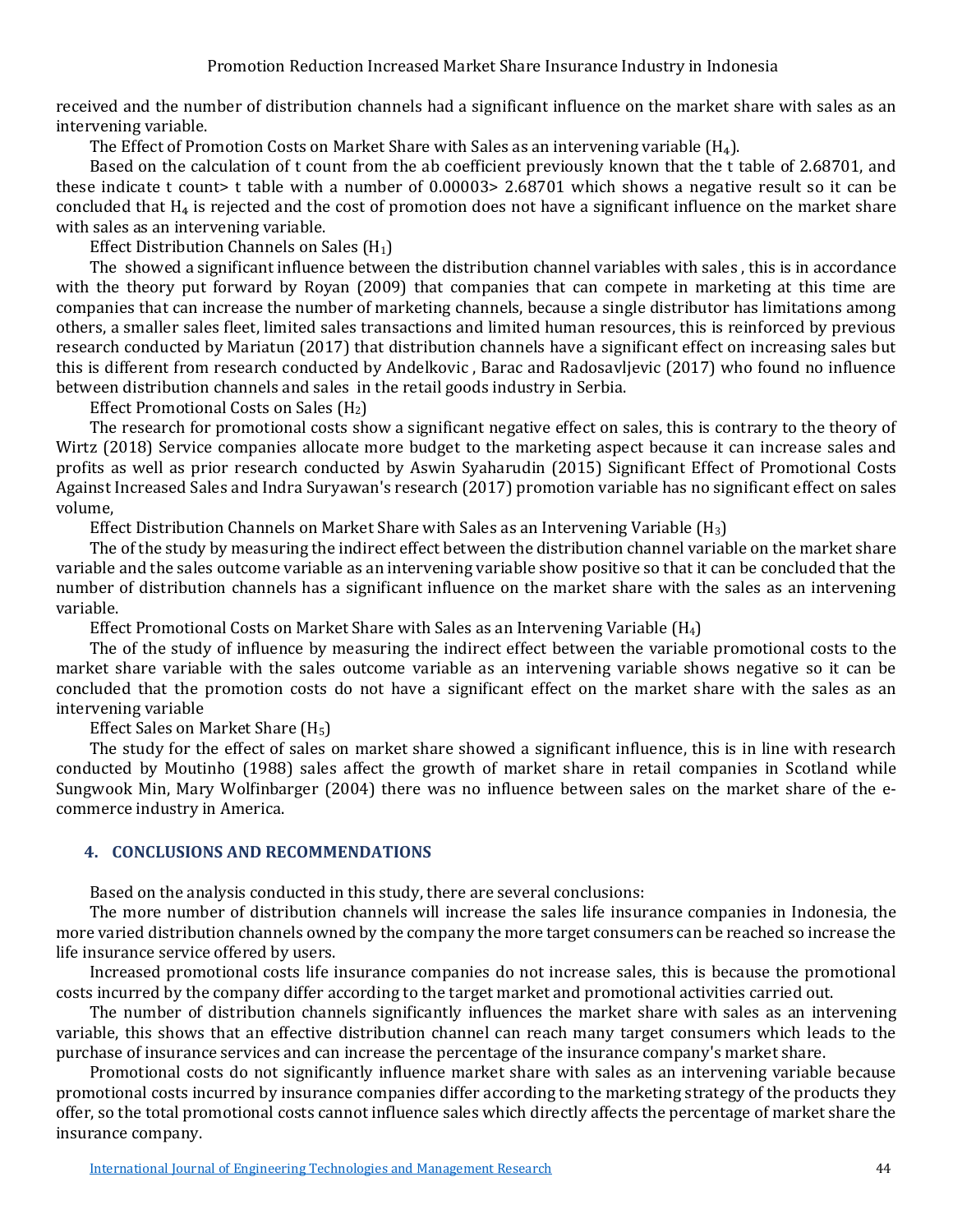Growth in sales can affect the growth of market share in the insurance industry, this is because sales in the form of Net Premium Income is the main indicator of market share calculation so that the higher the amount, the higher the percentage of market share obtained.

Based on this study, here are several recommendations:

The next researcher should be able to analyze the effectiveness and sales on distribution channel used to determine which distribution channels are the most effective and most suitable for life insurance industry.

Further research is needed to develop a number of variables or add new types of variables to find out more about things that can affect market share and sales.

For life insurance companies to use more varied distribution channels in order to reach more consumers and to be more efficient in managing costs incurred for marketing in order to increase the company's sales.

#### **SOURCES OF FUNDING**

None.

## **CONFLICT OF INTEREST**

None.

## **ACKNOWLEDGMENT**

None.

## **REFERENCES**

- [1] Andelkovic, A., Barac, N., Radosajevic, M., (2017). Analysis of Distribution Channels successfulness The Case The mes $55(4):501-519$ . https://econpapers.repec.org/article/vrsecothe/v\_3a55\_3ay\_3a2017\_3ai\_3a4\_3ap\_3a501- 519\_3an\_3a4.htm
- [2] Armstrong, G., & Kotler, P. (2016). Marketing: An Introduction (13th Edition). New Jersey: Pearson Education LTD.
- [3] Berkowitz, E., Kerin, R., Hartley, S., & Rudelius, W. (2018). Marketing (6th Edition, Vol. 1–6). America: The McGraw-hill Companies.
- [4] Maryatun & Aryanti. (2017). Pengaruh Penerapan Saluran Distribusi Terhadap Tingkat Pendapatan pada Pengusaha Kripik Pisang Dikota Metro Tahun 2016 Jurnal Promosi 5(1) http://ojs.fkip.ummetro.ac.id/index.php/ekonomi/article/view/847
- [5] Mathur, Sameer and Sinitsyn Maxim (2013) Price Promotions in Emerging Markets. International Journal of Industrial Organization 31(5) https://doi.org/10.1016/j.ijindorg.2013.07.001
- [6] Moutinho, Luiz, (1988) "Is Your Company Planning Gains in Market share". European Management Journal, 6(3), 209-215 https://doi.org/10.1016/S0263-2373(98)90005-6
- [7] Min, Sungwook & Wolfinbarger, Mary., (2004) Market share, profit margin, and marketing efficiency of early movers, bricks and clicks, and specialists in e-commerce". Journal of Business Research early movers, bricks and clicks, and specialists in e-commerce". Journal of 58(8):1030-1039 https://www.researchgate.net/publication/4967226 Market share profit margin and ma

rketing\_efficiency\_of\_early\_movers\_bricks\_and\_clicks\_and\_specialists\_in\_e-commerce

- [8] Romadhona, Fajar (2017) Pengaruh Jumlah Kantor dan Biaya Promosi Terhadap Market Share Dengan Dana Pihak Ketiga (DPK) Sebagai Variabel Intervening pada Bank Umum Syariah di Indonesia Periode 2013-2017. http://eprints.iain- surakarta.ac.id/3015/
- [9] Royan, F. (2009). Distributorship Management. PT Gramedia Pustaka Utama.
- [10] Suryawan, Indra (2017) Analisis Pengaruh Biaya Promosi Terhadap Peningkatan Volume Penjualan pada Perusahaan Timbangan "SSS" Surakarta. https://digilib.uns.ac.id